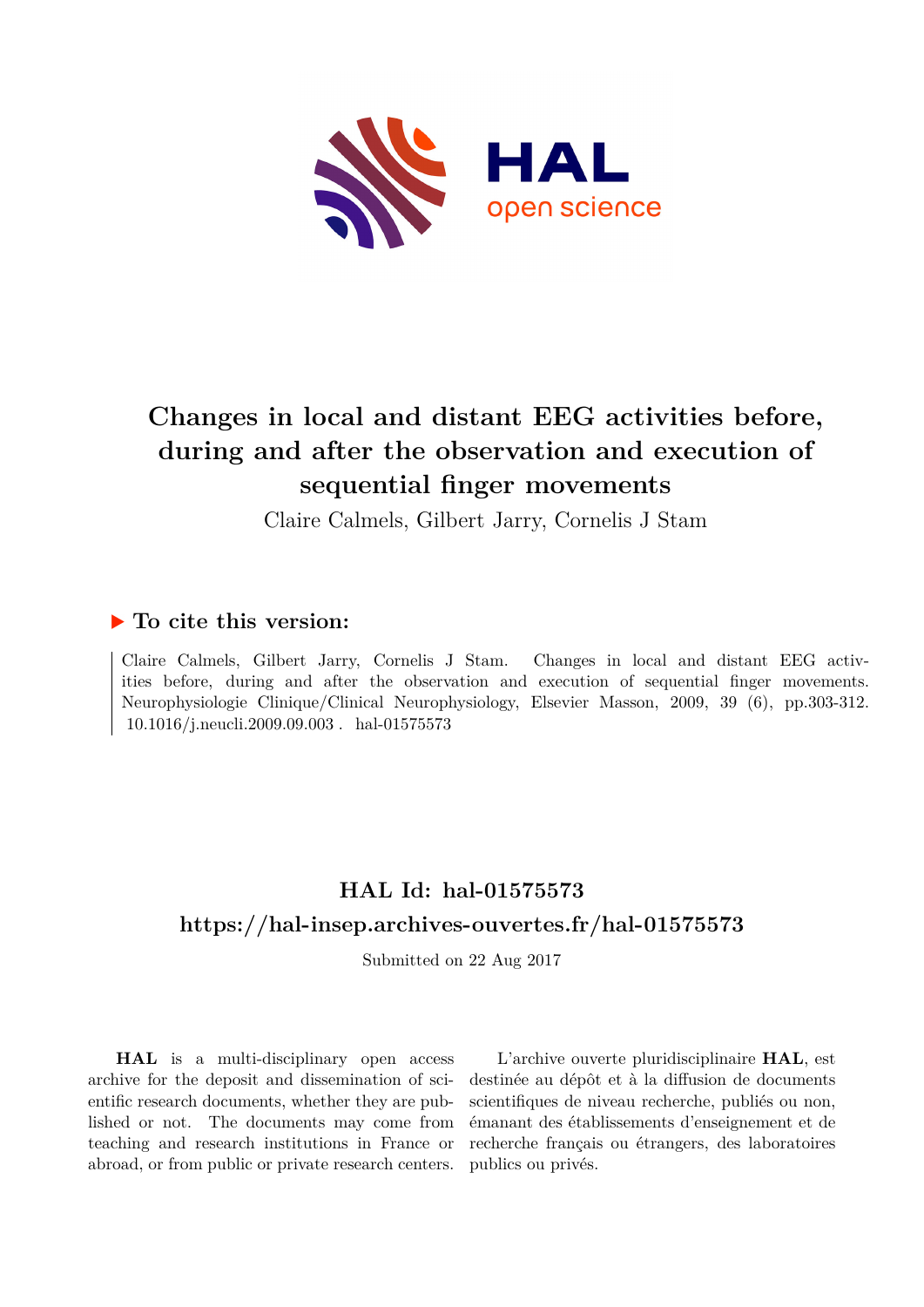# **Changes in local and distant EEG activities before, during and after the observation and execution of sequential finger movements**

*Oscillations électrocorticales locales et interrégionales générées avant, pendant et après l'observation et l'exécution de mouvements digitaux séquentiels*

**C. Calmels a,∗ , G. Jarry b , C.J. Stam<sup>c</sup>**

a Mission recherche, Institut national du sport et de l'éducation physique, 11, avenue du Tremblay, 75012 Paris, France

<sup>b</sup> *EA 4391, université Paris-XII, hôpital Henri-Mondor, Créteil, France*

<sup>c</sup> *Department of Clinical Neurophysiology, VU University Medical Centre, Amsterdam, The Netherlands*

## **KEYWORDS**

Alpha bands; Electroencephalography; Local and distant EEG activities; Observation/execution; Sensorimotor areas

#### **Summary**

*Aim of the study. —* To consider cortical oscillations at local and distant/large scale levels during the time course of motor events under both an observation and an execution condition.

*Methods. —* Local and distant changes in EEG cortical oscillations were respectively assessed by the Event-Related Desynchronization/Synchronization technique and the Synchronization Likelihood technique. Data collected prior to, during, and after observation and execution of complex sequential finger movements were used to investigate these changes. EEGs were recorded from 19 active sites across the cortex of 10 subjects. Sensorimotor activity was examined in alpha frequency bands.

*Results.—* Local power changes and global interregional synchronizations were two distinct phenomena, which occurred simultaneously and displayed different spatiotemporal patterns. *Discussion and conclusions.—*These findings demonstrate the complementary character of both analysis techniques. Results are discussed in light of the recent findings from the cognitive and behavioural neuroscience literature.

Corresponding author.

*E-mail address:* [claire.calmels@insep.fr](mailto:claire.calmels@insep.fr) (C. Calmels).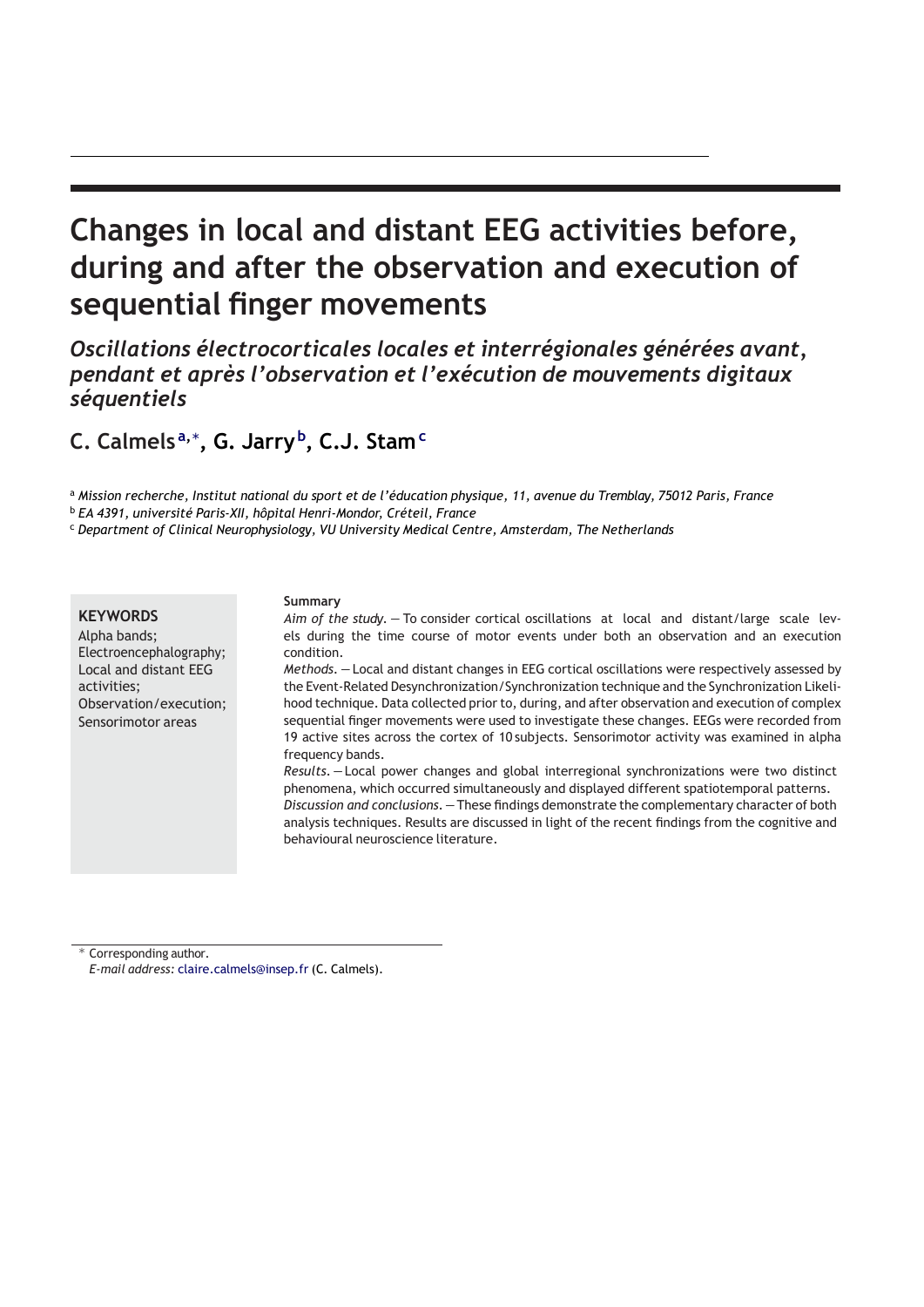## **MOTS CLÉS**

Bandes de fréquence alpha ; Électroencéphalographie ; Activités EEG locales et interrégionales ; Observation/exécution; Aires sensorimotrices ; Neurones miroirs

#### **Résumé**

*But de l'étude. —* Examiner, au cours du temps, les oscillations électrocorticales locales et interrégionales générées lors de l'observation et lors de l'exécution d'actions motrices.

*Méthodes. —* La technique linéaire de synchronisation/désynchronisation liée à un événement (SLE/DLE) et la technique du seuil de synchronisation (SS) ont été utilisées pour mettre en évidence respectivement les oscillations locales et interrégionales. Les données, collectées avant, pendant et après l'observation et l'exécution de mouvements complexes séquentiels digitaux ont permis d'examiner les changements oscillatoires corticaux. L'activité électrique cérébrale a été enregistrée à partir de 19 électrodes positionnées sur le scalp de dix sujets. L'activité sensorimotrice a été considérée dans les bandes de fréquence alpha.

*Résultats. —* Les variations locales de puissance des activités rythmiques (SLE/DLS) et les synchronisations interrégionales (SS) sont deux phénomènes distincts qui se déroulent simultanément mais qui produisent des patterns spatiotemporels différents.

*Discussion et conclusions. —* Les résultats de cette étude ont permis de mettre en évidence le caractère complémentaire de ces deux techniques d'analyse du signal EEG. Les résultats sont discutés en relation avec les travaux récents réalisés dans le domaine des neurosciences cognitives et comportementales.

#### **Introduction**

Electroencephalographic (EEG) markers of cortical activity offer many possibilities for off-line analysis. The methods that are used could be categorized by different approaches: linear vs. non-linear analyses; parametric vs. non-parametric methods; analyses at local level vs. analyses at a distal or interregional level.

Power-spectrum and event-related change of EEG activity analyses are examples of techniques that provide an index of local cortical activity [33,53]. Traditionally, powerspectrum analysis has been the most common method to analyze the raw EEG signal [5,16]. Event-related change in EEG power in a given frequency band is a procedure that has been extensively studied by Pfurtscheller et al. [43,44,45]. In the context of movement planning, Pfurtscheller et al. [43,45] defined change in power in a frequency band as a change relative to a baseline period recorded a few seconds before the occurrence of the event. A decrease in relative power is termed event-related desynchronization (ERD), while an increase is defined as event-related synchronization (ERS). ERD is a marker of an active cortical processing [44,45], whereas ERS reflects an idling state [46] or even a state of cortical inhibition [27,28]. Research that has considered ERD/ERS patterns of voluntary movements has tended to examine brisk finger movements [13,47] mainly at C3 and C4 electrode sites [47] and before, during, and after the movement stage.

Event-related coherence [29,49], imaginary coherence [38], partial direct coherence [4], direct transfer function [24], and synchronization likelihood (SL) [54] are various methods that allow investigation of the interactions between brain areas. More specifically, the SL measure reflects a non-linear index of synchronization in neuronal signalling between distant neuronal populations. This method involves the estimation of the dynamical interdependencies between a time series (e.g., an EEG channel) and one or more other time series. The SL index is sensitive

to linear as well as non-linear coupling, and suitable for non-stationary data. SL is a measure which describes how strongly a specific channel, at a particular time, is synchronized to all the other channels. The SL takes on values between  $P_{ref}$  (no coupling) and 1 (complete coupling).  $P_{ref}$  is a parameter in the computation of SL, and is usually chosen as  $P_{ref} = 0.01$  (Appendix 1). The SL method has been used to examine EEG patterns in different contexts: detecting EEG patterns to predict the occurrence of epileptic seizure [54] or examining EEG changes associated to cognitive activities [32,33] or to the execution and observation of motor tasks [6,7].

Associating the ERD/ERS technique with the SL technique would be of prime interest since it will provide information on the coexistence of local and distant cortical activities over time. The comparison of the SL technique, which is a novel measure, with the well established measure of ERD/ERS would also contribute to 'validate' the SL measure, as recommended by the scientific community [12]. The relationship between local and distant EEG activities has been investigated mainly during the execution stage by Andres et al. [1], Gerloff et al. [18], Leocani et al. [29], Manganotti et al. [31], and Rappelsberger et al. [49]. These authors have shown that parallel EEG activities occur at different spatial levels in the neuronal network (i.e., both a local level and a distant level) and describe different aspects of cortical activity. For instance, work by Rappelsberger et al. [49], who are the rare researchers to have examined the movement preparation stage, demonstrated before the beginning of a left finger movement a coexistence of a 10 Hz ERD in C4 with an increase in event-related coherence between C4-F4 electrodes and a decrease between C4-T4 electrodes. During the movement, they found similar oscillations, but with an increase in event-related coherence between C3-C4 electrodes.

Examining different conditions, such as an execution and an observation conditions would refine this investigation. Over the last decade, a large number of studies in the field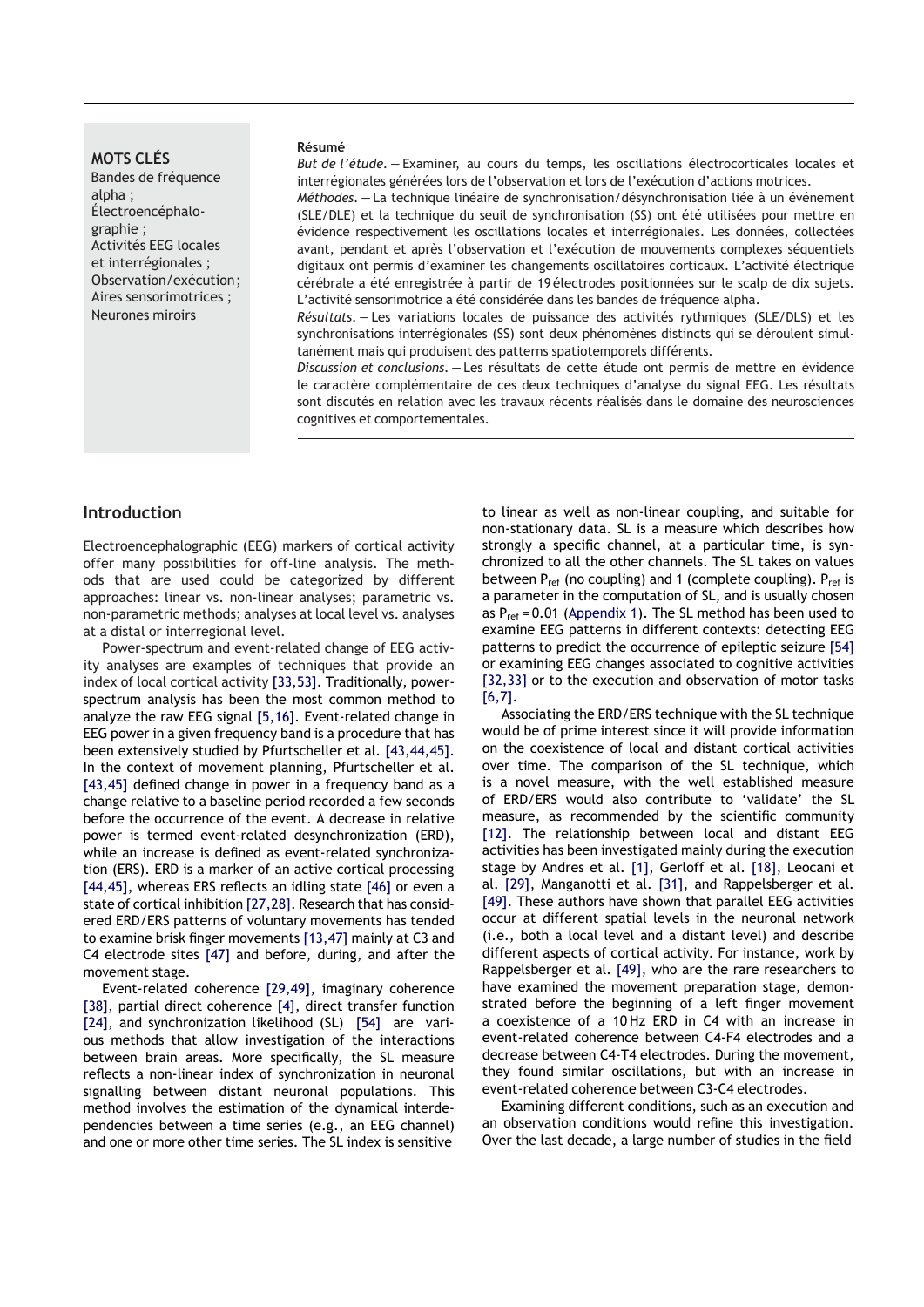of neurosciences have been conducted on observation processes [3,8,9,22,58]. The increased interest in the process of observation was probably due to the discovery of mirror neurons [15,50]. First discovered in the ventral premotor cortex of the macaque monkey, these neurons display special characteristics. They fire when the monkey executes a goal-directed hand movement and also when it observes the same action executed by another monkey or by a human [15,50]. Evidence for the existence of similar neurons in humans has been provided by researchers who had used brain imaging techniques or EEG techniques [11,35,36].

Using mainly power-spectrum analyses, research using EEG has shown that the mu rhythm, an 8—13 Hz rhythm generated in the sensorimotor cortex, was suppressed or blocked during observation of actions [10,11,17,19,30,35,36]. This mu modulation detected during the observation of movement led some researchers [39,48,57] to propose that this suppression could be used as a marker of the mirror neuron system activity.

Therefore, the aim of this study was to consider cortical oscillations at local- and distant/large-scale levels during the time course of motor events under specific conditions (i.e., an observation condition and an execution condition). Toour knowledge, investigation of these oscillations after an event and under an observation condition has never been undertaken previously and will be of prime interest. The ERD/ERS and SL techniques respectively have been used to identify local cortical activity and distant cortical activity. Data were collected prior to, during, and after observation and execution of sequential finger movements. C3 and C4 electrode sites were selected since:

- $\cdot$  they overlie the sensorimotor area, an area that has been extensively examined [12];
- $\cdot$  they are located on the hand area [21].

The 8—13Hz frequency band was chosen since it was the frequency range — in which a modulation has been detected during the observation of biological movements [39,48,57]. It would therefore be interesting to examine how this modulation is reflected at a larger scale level.

## **Materials and methods**

## **Subjects**

Ten strongly right-handed (seven women and three men; mean age =  $23.8$ ,  $SD = 4.76$ ) subjects participated in this study. The subjects were assessed as right-handed by the Edinburgh Handedness Inventory [40] and had normal vision. The study was approved by the local ethics committee (Comité de Protection des Personnes d'Île-de-France 9 [CPP]).

## **Task**

Subjects were asked to perform two sequential finger movements of differing complexity (i.e., a complex movement and a simple movement) with their right hand. The movements required the subjects to touch the tip of their right



**Figure 1** Experimental task. Subjects performed simple and complex movements which involved touching the tip of the right thumb with the tip of the other right hand fingers as specified in the sequences.

thumb with the tip of the other right hand fingers at a rate of 2Hz controlled by a metronome (Fig. 1).

#### **Experimental procedure**

The procedure of the present study was similar to that previously described in Calmels et al. [6]. The EEGs were recorded whilst the subjects completed five conditions:

- a simple movement observation condition;
- a simple movement execution condition;
- a complex movement observation condition;
- a complex movement execution condition;
- a control condition.

Before EEG data collection, there was a short training session which ended after subjects were able to complete five movement sequences at 2 Hz without making any sequential errors.

Subjects performed 40 observation trials for the complex and simple task. Each trial comprised four stages, which were shown to the subjects on a video display. The subjects received instructions requesting them to observe the movement with the aim of replicating it at a later stage. Subject watched an amber monitor screen for the first four-second stage. The screen informed the subject of the impending requirement to observe the video. During the second, fivesecond stage, the subjects observed a video of a human model performing the simple or complex finger movement sequence. In the third stage, lasting 3 s, subjects were presented with a white background on the screen. In the fourth stage, also lasting 3 s, the screen changed to red and invited the subjects to relax.

Subjects performed 40 physical trials of the simple and complex movements. These followed a similar procedure to the observation trials. The second stage was different in that a black background was presented and the subjects were invited to perform the simple or complex finger movement at 2Hz.

Finally, each subject performed 40 trials observing an inert pillow. These trials were conducted in a similar way to those used in the movement observation conditions except that instead of observing a movement, the subject observed a pillow for the five-second epoch.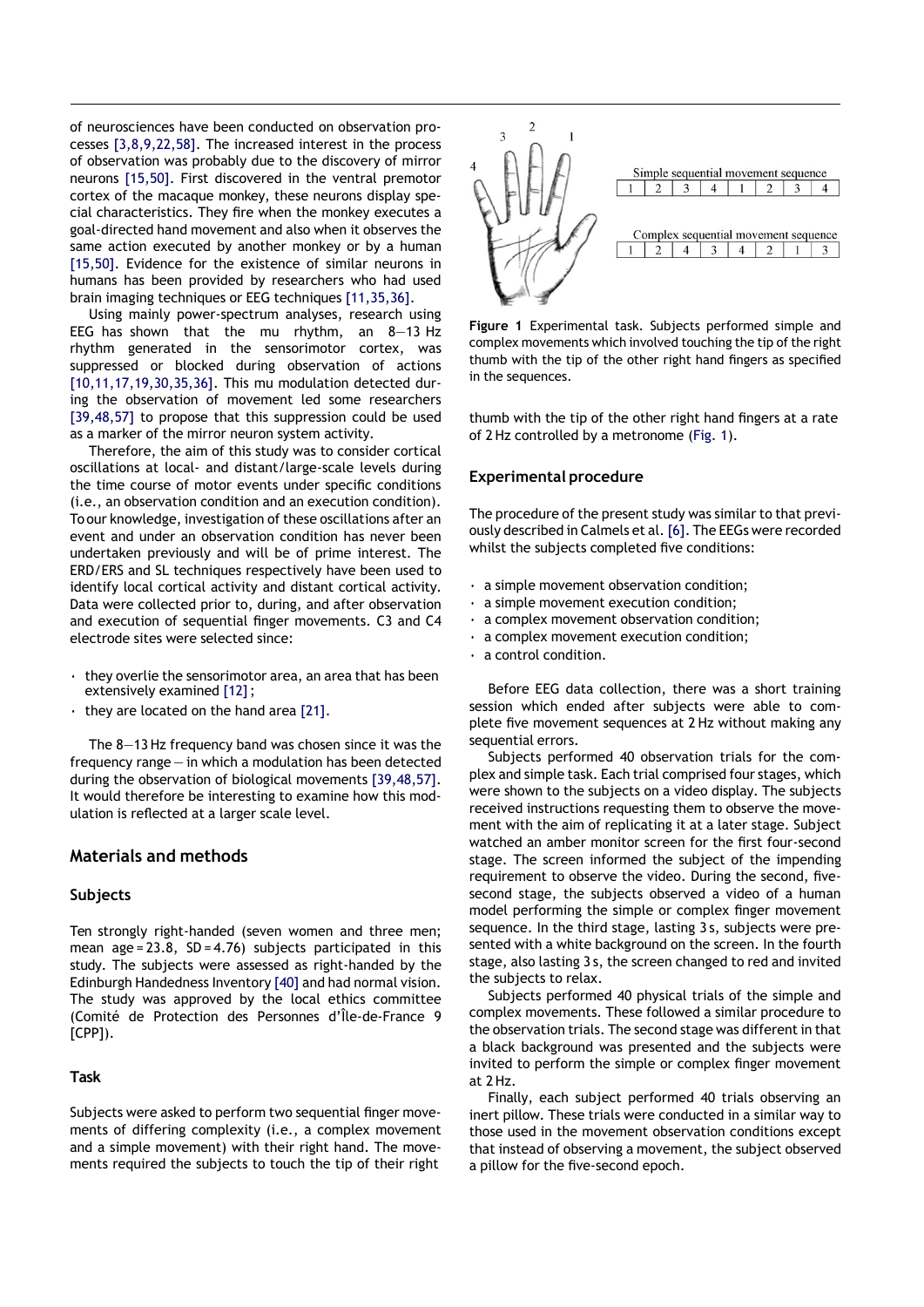In each condition, a metronome, set at 2Hz, was used. Five, ten-minute blocks of 40 trials were performed. Each block was separated by a five-minute rest period. The movement observation was performed first and was followed by the movement execution condition irrespective of the movement complexity. The order of the control, observation/execution of the simple movement, and observation/execution of the complex movement was counterbalanced across subjects.

#### **Data acquisition and recording**

EEG data were recorded from 19Ag/AgCl pad electrodes held on the head with a rubber cap (Fp1, Fp2, Fz, F7, F8, F3, F4, Cz, C3, C4, PZ, P3, P4, T3, T4, T5, T6, O1, and O2) and placed in accordance with the international 10—20 system [23]. Mastoids were used for the reference electrodes and the ground electrode was located on the forehead. Electrooculograms (EOG) were also registered from the canthi of both eyes (horizontal EOG) and the supra- and infra-orbital of the right eye (vertical EOG). Electrode impedance was kept homogenously below 5 k*Q* throughout the experiment. Amplifier bandwidth was set between 0.15 and 114Hz using a computer-based EEG recorder (Coherence, Deltamed, Paris, France). Baseline-corrected activity was sampled at 256 Hz. AD resolution was 16 bit.

The EEG recordings in the present study have been subjected to a different form of analysis and published in an earlier paper [6]. In the previous study, the authors examined cortical connectivity using the SL during the observation and execution of simple and complex movements in right-handed individuals through a full electrode montage in alpha and beta frequency bands. In this study, cortical changes before, during, and after the observation and execution of complex finger movements were analyzed using the SL technique and the ERD/ERS technique [43,44]. Cortical changes were examined in alpha frequency bands and the electrodes of interest were C3 and C4. With regards to the computation of ERD/ERS, it is recommended that EEG power, within identified frequency bands, recorded during the period of interest is displayed (as a percentage) to the power of those recorded during the baseline period, which was taken a few seconds prior to the event [44,45]. In the present study, the baseline period therefore corresponded to 1101.56—1976.56 ms (Appendix 2). Although data were also recorded from a control condition, these were not subjected to further analysis since they were not directly linked to the goal of the present study. Only data related to the observation and execution of the complex finger movement were considered. One female subject from the 2008s research has been discarded since her EEG data, in the pre-movement stage, were substantially contaminated by artifacts and could not be corrected by specialized software.

#### **Data processing**

EEG data were analyzed using two different techniques: the SL technique [54], and the ERD/ERS computation technique [43,44]; and in two frequency bands (i.e., 8—10Hz and  $10 - 13$  Hz).



**Figure 2** Schema for one trial to be analyzed off-line irrespective of condition. Shaded sections were used for EEG analysis. Stage 2 lasted 5 s since two periods of 500 ms (i.e, 500 ms before the onset of the movement and 500 ms after its offset) were added to the 4-s duration of the movement. During this period, subjects could see the hand and fingers at rest.

The time interval between the beginning of the viewing of the movement and the onset of the next was 15 s.

#### **Segmentation of EEG trials and artifact corrections**

First, only the first three stages were used for the EEG analysis. Off-line analysis of the first stage revealed that muscular artifacts had contaminated the data in the first second of some trials. Consequently, this stage was reduced to 3s in length and the first second was discarded from further analysis (Fig. 2). Second, ocular artifacts were corrected via Semlitsch et al.'s [52] method and slow drifts were removed by linear trend corrections.

#### **ERD/ERS computation technique**

First, the Laplacian operator method [20] was used to transform the EEG data to reference-free data. Second, to quantify ERD/ERS in the time domain, EEG signals of all trials were bandpass filtered. The band pass filter was zero phase. The filtered values were squared to obtain power values which were averaged across all trials. A change in power within a particular frequency band was determined as a percentage measurement:  $ERD% = (A-R)/R \times 100$  (R is defined as a reference period and A as a test period) [43—45]. All these computations were performed using Neuroscan 4.3. Details related to these computations can be found in Appendix 2.

For each subject, electrode site, trial, and frequency band, the 16 power values of the pre-movement stage were averaged producing values for this stage. The same process was applied for the 40 power values of the movement stage and the 20-power values of the post-movement stage. This averaging process is not commonly presented in the ERD/ERS literature. Researchers generally prefer to examine 4- or 8 power values per second. However, the current averaging process was undertaken in this way, since it was the only means to allow a comparison with the SL technique which cannot provide (SL) values for short periods of time around 100ms.

#### **Synchronization likelihood computation technique**

SL was computed for each trial of the two conditions, for each subject, frequency band, electrode site, and movement stage. The durations of all movement stages matched those defined for the ERD/ERS computation. All the SL values of a particular condition were averaged for each subject, frequency band, electrode site, and movement stage. Parameters for the computation of the SL were: 1 sample for the lag; 10 for the embedding dimension; 10 for the Theiler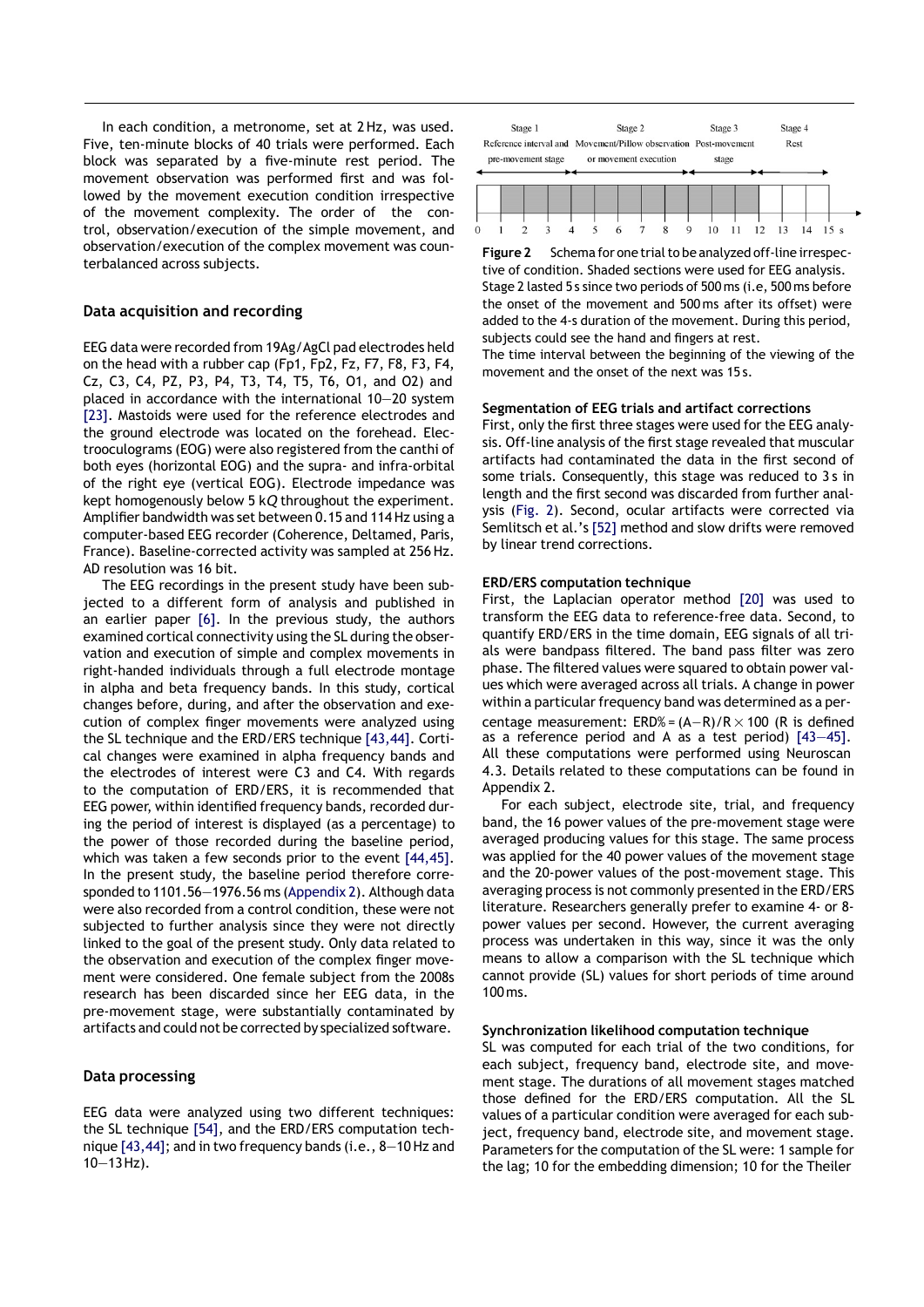correction; 0.010 for P<sub>ref</sub>. These parameter choices were necessary because of the very short durations of the stages to which the SL was implemented. Further information con cerning this technique can be obtained in the studies by Stam and Van Dijk [54] (2002) and Montez et al. [34] .

## **Statistical analysis**

All statistical analyses were performed using Statistica soft ware 7.1. C3 and C4 were selected for analyses. To compare the ERD/ERS technique with the SL technique, changes in power and in cortical connectivity were analyzed using sim ilar statistical analyses. For each condition (observation and execution), each electrode (C3 and C4), each frequency band (8 —10 Hz and 10 —13 Hz), and each technique (SL and ERD/ERS), 16 3 (stages) repeated measures ANOVAs were completed. There was one within -participant factor: stages (three levels: pre -movement stage, movement stage, and the post -movement stage).

Post -hoc comparisons were calculated using Fisher's LSD test when ANOVA results were significant. Before the ANOVA computations, the normality of the data was checked using the Kolmogorov Smirnov test. To verify the spheric ity assumption in repeated measures designs, Mauchley's sphericity test was used and to correct possible violations against this assumption, Greenhouse -Geisser corrected *p* values were used where necessary.

## **Results**

Sixteen 3 (stages) repeated measures ANOVAs were com puted. The EEG data were normally distributed and some sphericity violations were observed. Greenhouse -Geisser corrected *p* -values were implemented.

## **SL technique**

No main effect for the stages factor was found at any frequency bands and electrode sites during the execution condition (Table 1). However, in the observation condition, ANOVAs yielded a significant main effect for the stages factor for all the frequency bands and electrode sites (Table 1). Fisher's LSD post -hoc tests showed that for the 8 —10 Hz and 10 —13 Hz frequency bands and C3 and C4 electrode sites, significant differences were found between the pre -movement and movement stages and between the movement and post -movement stages. SL values for the pre movement stage were significantly higher than those for the movement stage and SL value s for the movement stage were significantly lower than those for the post -movement stage (Fig. 3).

## **ERD/ERS technique**

For the 8 —10 Hz and 10 —13 Hz frequency bands, ANOVAs revealed a significant main effect for the stages factor for all the electrodes during the observation and execution conditions (Table 1). For the 8 —10 Hz frequency band, Fisher's LSD post -hoc tests showed that for all the frequency bands, electrode sites, and conditions, significant differ -

| Table 1 Summary of the three (stages) repeated measures ANOVAs for each frequency band and for the SL and ERD/ERS analysis techniques under the observation and<br>execution conditions. |                  |                 |                  |                                  |                         |                        |                          |                       |                         |
|------------------------------------------------------------------------------------------------------------------------------------------------------------------------------------------|------------------|-----------------|------------------|----------------------------------|-------------------------|------------------------|--------------------------|-----------------------|-------------------------|
|                                                                                                                                                                                          |                  |                 |                  |                                  |                         | J                      |                          |                       |                         |
|                                                                                                                                                                                          | $8 - 10$ Hz      |                 |                  | $10 - 13$ Hz                     |                         | $8 - 10$ HZ            |                          | $10 - 13$ HZ          |                         |
|                                                                                                                                                                                          | Observation      | Execution       |                  | Observation                      | Execution               | Observation            | Execution                | Observation           | Execution               |
|                                                                                                                                                                                          |                  |                 |                  |                                  | $\overline{a}$          |                        |                          |                       |                         |
| ERD/ERS technique Stage 26.108 ***<br>JL technique                                                                                                                                       | Stage 17.972 *** | 19.294<br>1.684 |                  | $0.22$ $14.567***$<br>14.987 *** | 1.310 0.29<br>14.896 ** | 11.918 ***<br>9.500 ** | 2.571 0.14<br>22.547 *** | 12.136 ***<br>3.795 * | 0.351 0.71<br>$4.517 *$ |
| $*_p$ <0.05, $*_p$ <0.01, $^*_p$ p<0.001; Greenhouse-Geisser corrected                                                                                                                   |                  |                 | where necessary. |                                  |                         |                        |                          |                       |                         |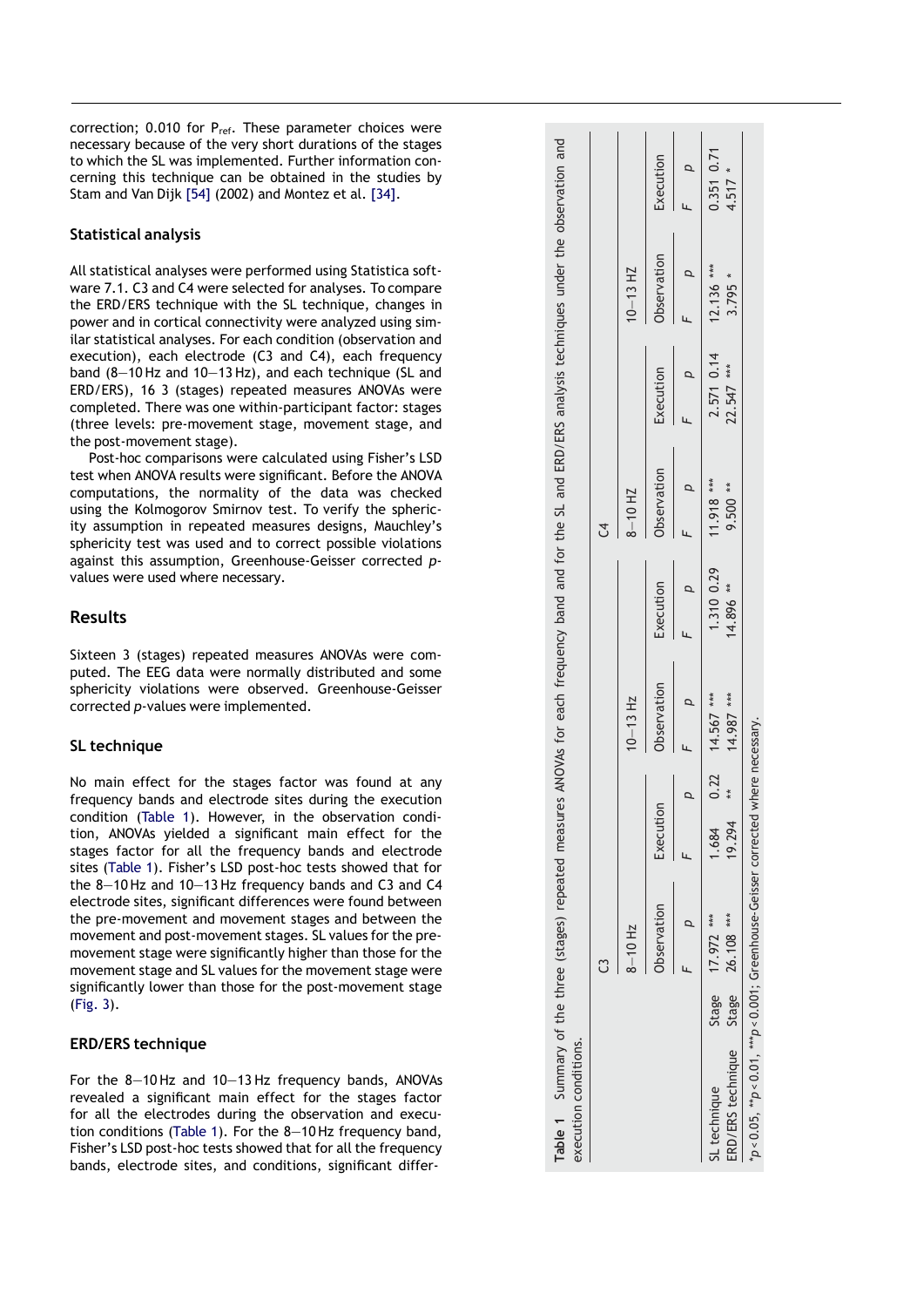

**Figure 3** Pre-movement, movement, and post-movement SL values in alpha bands underthe execution and observation conditions.



**Figure 4** Pre-movement, movement, and post-movement ERD/ERS values in alpha bands under the execution and observation conditions.

ences were found between the pre- and post-movement stages and between the movement and post-movement stages. Irrespective of condition, pre-movement ERD values were less than the post-movement ERS values and movement ERD values were also less than the post-movement ERS values (Fig. 4). For the 10—13 Hz frequency band, Fisher's LSD post-hoc tests displayed similar results at the C3 electrode site under the observation and execution conditions and at the C4 electrode site under the observation condition (Fig. 4). Under the execution condition, only one significant difference was obtained with this occurring at the C4 electrode site: movement ERD value was less than the post-movement ERS value (Fig. 4).

To summarize, under the execution condition at the C3 and C4 electrode sites, we observed different aspects of cortical activity (Table 2). The same result was obtained for the observation condition (Table 3).

## **Discussion**

The aim of the present study was to investigate cortical oscillations at local and large scale levels before, during, and after the observation and execution of sequential finger movements in frequency bands 8—13 Hz. The discussion has been organized into two sections. The first discusses the results under the execution condition, whereas the second considers the observation condition.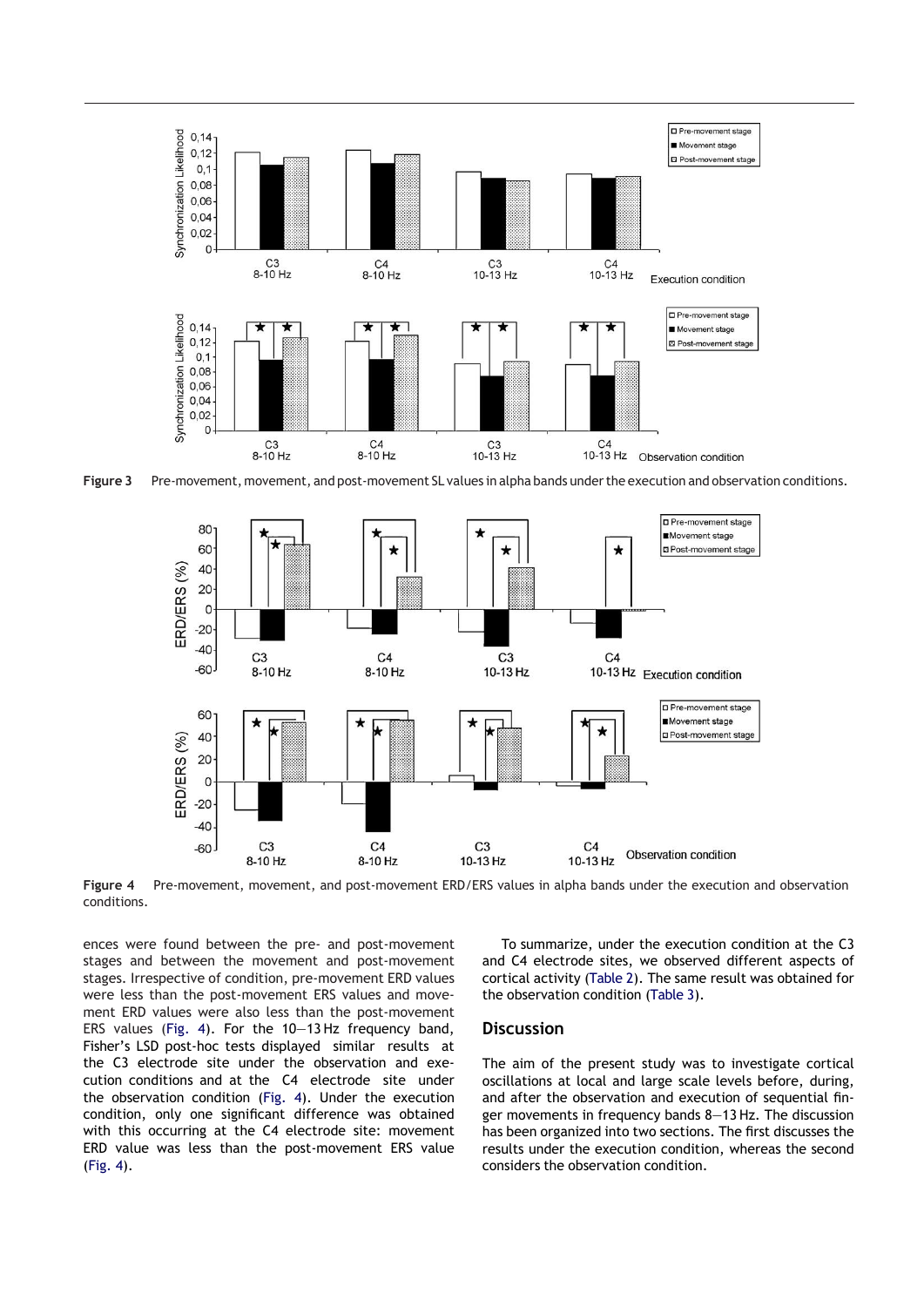**Table 2** Coexistence of local and distant EEG activities assessed respectively by the ERD/ERS and SL techniques during the pre-movement, movement, and post-movement stages under the execution condition.

|               | C <sub>3</sub> |               | C <sub>4</sub> |                 |
|---------------|----------------|---------------|----------------|-----------------|
| <b>Stages</b> | $8-10$ Hz      | $10 - 13$ Hz  | $8-10$ Hz      | $10 - 13$ Hz    |
| Pre-movement  | <b>ERD</b>     | <b>ERD</b>    | <b>ERD</b>     | <b>ERD</b>      |
|               | High SL value  | High SL value | High SL value  | High SL value   |
| Movement      | <b>ERD</b>     | <b>ERD</b>    | ERD            | <b>ERD</b>      |
|               | High SL value  | High SL value | High SL value  | High SL value   |
| Post-movement | <b>ERS</b>     | <b>ERS</b>    | <b>ERS</b>     | <b>Weak ERD</b> |
|               | High SL value  | High SL value | High SL value  | High SL value   |

From a functional point of view, a local power change (ERD/ERS) was detected in the alpha bands, between the movement and postmovement stages. However, no such change was observed in the interregional synchronization (SL) between the same movement stages.

## **Execution Condition**

During the pre-movement and movement stages of the execution condition, alpha band ERD was detected at electrode sites C3 and C4. These ERDs were followed by an alpha band ERS during the post-movement stage except for the C4 electrode site in the 10—13 Hz frequency band. These results are broadly consistent with those presented in the classical ERD/ERS literature, since changes in brain oscillations were reported to be associated with the different stages of the movement [44,45]. More specifically, the classical ERD/ERS literature [44,45] showed that for voluntary self-paced finger movements, alpha-band ERD was observed at 2.5 s before the beginning of the movement. This ERD occurred over the contralateral hemisphere to the movement and spread to the ipsilateral side immediately prior to the start of the movement. During the movement execution, alpha ERD developed symmetrically in the hemispheres. In the present study, pre-movement ERD can be viewed as a readiness state, since the amber screen, which served as a warning stimulus, informed the subject of the impeding requirement to perform the movement. To perform the required task, subjects searched long-term memory for information. Sensorimotor areas were pre-activated or primed and a desynchronization occurred [37]. Alpha postmovement ERS has not been reported in the literature contrary to beta post-movement ERS [46]. Researchers have

only mentioned a slow recovery lasting a few seconds to reach baseline level activity after the end of the movement for the alpha rhythm [44,45]. They have also shown the existence of simultaneous occurrence of alpha ERD and alpha ERS during voluntary hand movements [41]. A sensorimotor ERD coupled with an ERS in parieto-occipital areas has been observed. Pfurtscheller [42] suggested that this alpha ERS expresses an 'idling' state or 'a correlate of a deactivated cortical network.' Similarly, Klimesch et al. [26,28] proposed that this 'idling' state is important as it may be a state in which strong inhibitory processes allow a memory search to spread only within relevant parts of the cortical memory network.

During all the movement stages, alpha SL values at electrode sites C3 and C4 were not statistically different. The interpretation of this result in relation to previous research is not easy to undertake. First, to our knowledge, only the study carried out by Calmels et al. [7] has examined and compared SL patterns in movement preparation and execution. While Calmels et al. [7] employed similar methods, the results of their study cannot be compared to the current data. In their study, the observation and execution condition variables were indistinguishable because they were averaged in the post-hoc comparisons. Moreover, the frequency bands were different and the post-movement stage was not included in their analysis whereas the baseline stage was included. Second, SL findings do not allow for

|               | C <sub>3</sub>                              |                                             | C <sub>4</sub>                              |                                             |
|---------------|---------------------------------------------|---------------------------------------------|---------------------------------------------|---------------------------------------------|
|               | $8-10$ Hz                                   | $10 - 13$ Hz                                | $8-10$ Hz                                   | $10 - 13$ Hz                                |
| Pre-movement  | <b>ERD</b><br>High SL value                 | <b>Weak ERS</b><br>High SL value            | <b>ERD</b><br>High SL value                 | <b>Weak ERD</b><br>High SL value            |
| Movement      | <b>ERD</b>                                  | <b>Weak ERD</b>                             | <b>ERD</b>                                  | <b>Weak ERD</b>                             |
| Post-movement | Low SL value<br><b>ERS</b><br>High SL value | Low SL value<br><b>ERS</b><br>High SL value | Low SL value<br><b>ERS</b><br>High SL value | Low SL value<br><b>ERS</b><br>High SL value |

**Table 3** Coexistence of local and distant EEG activities assessed respectively by the ERD/ERS and SL techniques during the pre-movement, movement, and post-movement stages under the observation condition.

From a functional point of view, changes were detected in the alpha bands, between the movement and post-movement stages using both techniques. Changes were also observed between the pre-movement and movement stages using the SL technique whereas no such change in local power (ERD/ERS) was identified.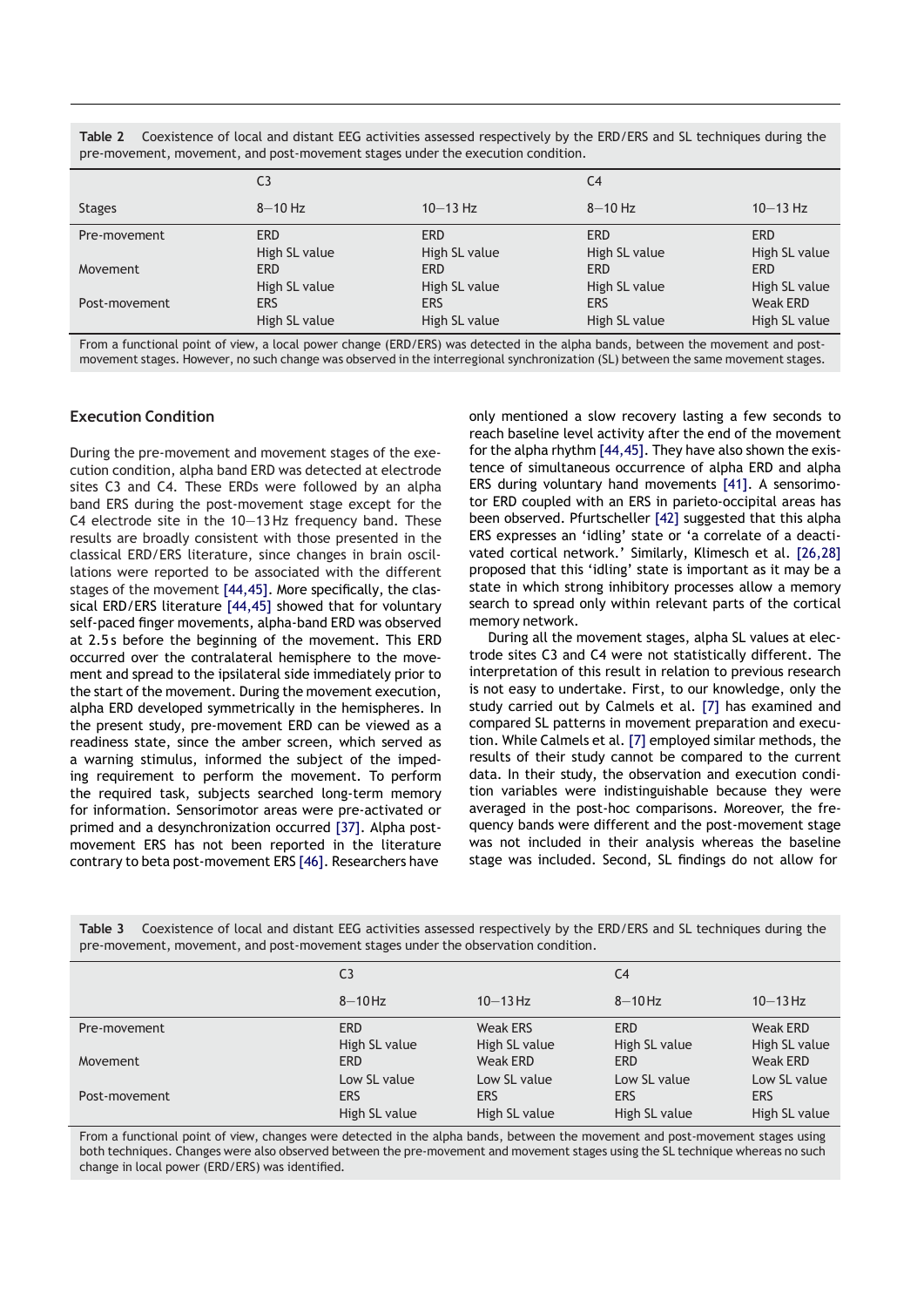absolute comparison with research that has not used this analysis technique. However a comparison of the current findings with different measures of coherence, synchronicity, or event-related coherence is merited. Unfortunately, as far as we know, apart from studies by Leocani et al. [29] and Rappelsberger et al. [49], no research using this type of measures has investigated the EEG activity during the stages occurring before and/or after an event. Comparing our results with those of Leocani et al. [29] and Rappelsberger et al. [49] is delicate since the movements they chose were more simple and brisk compared to ours which were more complex and longer. The movement studied by Leocani et al. [29] was also self-paced or internally generated whereas this was externally paced or triggered in our study. Comparing these two kinds of movements, which involve different neuronal pathways [14,18], would be erroneous. We, therefore, can only extrapolate from the lack of significant SL changes throughout the three stages under the execution condition. It may be possible that, because of the pre-experimental training session, the movement became over-learned. Besides, the ordering of the conditions (i.e., observation condition performed first and followed by the execution condition) could have also contributed to reinforce the learning and led the subject to perform the movement quasi-automatically. This automaticity can be reflected, at a large scale level, by synchronization congruence throughout the three stages of the movement. The results of the present study do not allow us to support claims for this suggestion. Additional investigations will be necessary to test this suggestion.

## **Observation condition**

Under the observation condition, an alpha band ERD, occurring during the pre-movement and movement stages, was followed by a post-movement ERS at the C3 and C4 electrode sites except for the C3 electrode site in the 10—13 Hz frequency band, which displayed a different pattern. The results related to the movement stage are in agreement with the EEG findings reported in the classical literature of the mirror neurons [2,10,11,17,19,30,35,36]. A suppression, a block, or a modulation of the mu rhythm was uncovered during the observation of actions performed by conspecifics. For instance, Babiloni et al. [2] showed the existence of a bilateral central desynchronization during the observation of fast finger extension movements. The results on the alpha premovement desynchronization are in accordance with those reported by Kilner et al. [25]. These authors showed that a readiness potential, which is an electrophysiological marker of motor preparation, was present prior to the observation of an action performed by a human being. As suggested by Kilner et al. [25], the observed ERD could be due to the knowledge of an impending event. The pre-movement stage can be viewed as a preparatory phase in which individuals had to be ready for observation. The results related to the ERS of the post-movement stage cannot be discussed in the context of any previous research because no studies have addressed this topic. Pre-movement alpha SL values were higher than move-

ment SL values which were lower than post-movement SL values. As previously mentioned, these results cannot be discussed in the context of any earlier research. We can only suggest that during the observation of a movement the modulation detected at a local level in alpha frequency band and in sensorimotor areas [10,11,17,19,30,35,36] may be reflected by a decrease in synchronization at a large scale level. This suggestion has yet to be tested.

## **Conclusion**

In the present study, different aspects of cortical activity have been depicted: local changes in activation assessed by measures of ERD/ERS power and global integration and synchronization of brain activity considered by SL measures. The coexistence of these two kinds of activity within a same period of time, which occurred simultaneously and varied differently in time and space, provided an accurate description of oscillatory cortical activity.

## **Acknowledgements**

This study was supported by a grant from the French Ministry of Health, Youth, and Sports. The authors are grateful to the participants who participated in the study. They would also like to thank to M. Paisley for the video footage editing.

## **Appendix 1. Mathematical background of synchronization likelihood**

The synchronization likelihood (SL) is a measure of the *generalized synchronization* between two dynamical systems X and Y [54]. Generalized synchronization [51] exists between X and Y if the state of the response system is a function of the driver system:  $Y = F(X)$ . The first step in the computation of the synchronization likelihood is to convert the time series  $x_i$  and  $y_i$  recorded from X and Y as a series of state space vectors using the method of time delay embedding [55]:

$$
X_i = (x_i, x_{i+1}, x_{i+2 \times L}, x_{i+3 \times L}, x_{i+(m-1) \times L})
$$
\n(1)

where *L* is the time lag, and *m* the embedding dimension. From a time series of N samples,  $N-(m \times L)$  vectors can be reconstructed. State space vectors Y<sup>i</sup> are reconstructed in the same way.

Synchronization likelihood is defined as the conditional likelihood that the distance between  $Y_i$  and  $Y_j$  will be smaller than a cutoff distance  $r_y$ , given that the distance between  $X_i$  and  $X_i$  is smaller than a cutoff distance  $r_x$ . In the case of maximal synchronization, this likelihood is 1; in the case of independent systems, it is a small, but nonzero number, namely P<sub>ref</sub>. This small number is the likelihood that two randomly chosen vectors Y (or X) will be closer than the cut-off distance r. In practice, the cut-off distance is chosen such that the likelihood of random vectors being close is fixed at  $P_{ref}$ , which is chosen the same for X and for Y. To understand how  $P_{ref}$  is used to fix  $r_x$  and  $r_y$ , we first consider the correlation integral:

$$
C_r = \frac{2}{N(N - w)} \sum_{i=1 \ j = i+w}^{N \ N - w} (r - X_i - X_j) \tag{2}
$$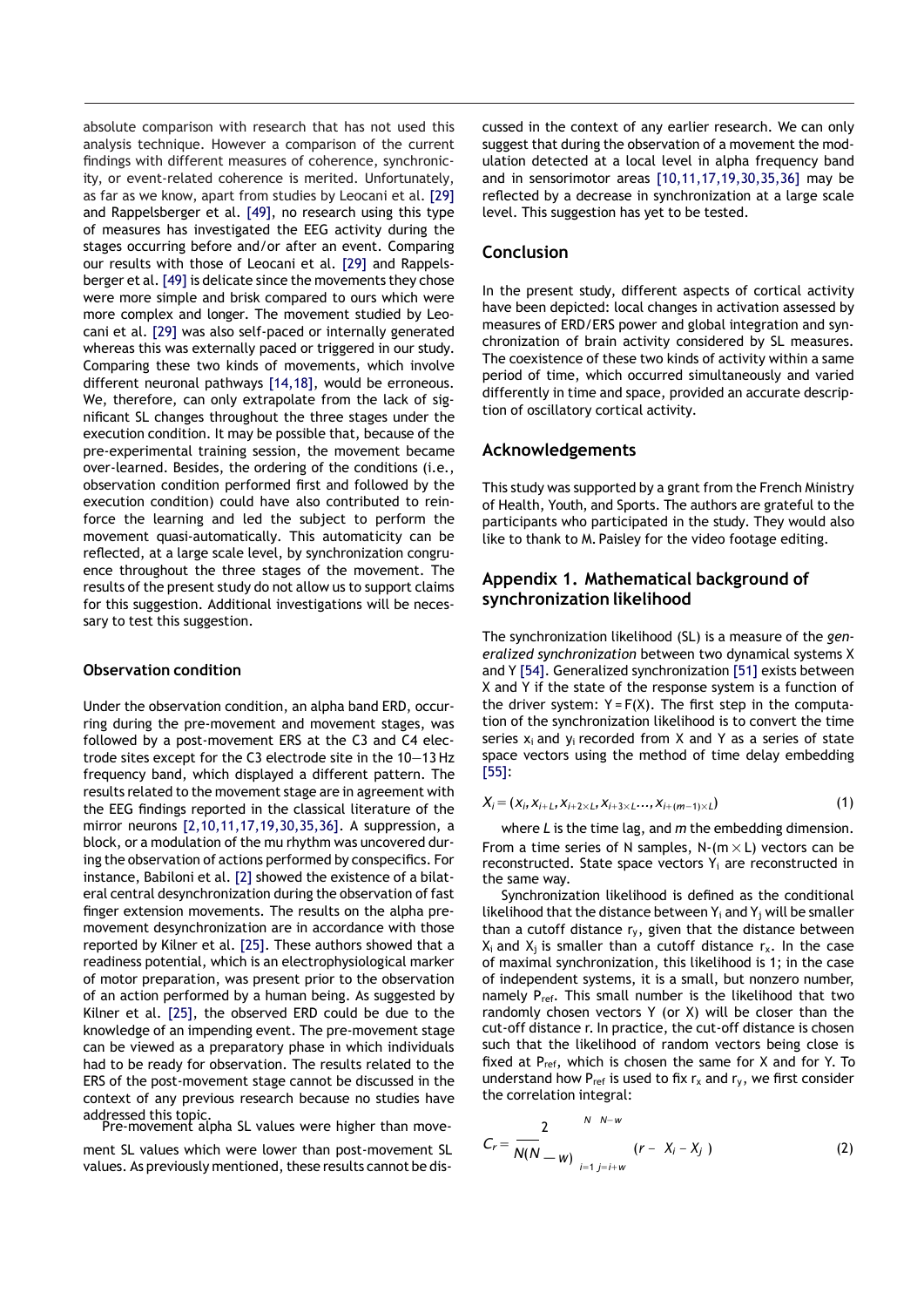Here, the correlation integral  $C_r$  is the likelihood that two randomly chosen vectors X will be closer than r. The vertical bars represent the euclidian distance between the vectors. N is the number of vectors, w is the Theiler correction for autocorrelation [56] and 8 is the Heaviside function:  $8(X)=0$ if  $X > = 0$  and  $8(X) = 1$  if  $X < 0$ . Now,  $r_x$  is chosen such that  $Cr_x = P_{ref}$  and  $r_y$  is chosen such that  $Cr_y = P_{ref}$ . The synchronization likelihood between X and Y can now be formally defined as:

$$
SL = \frac{2}{N(N - w)p_{ref}} \int_{\substack{i = 1 \ j = i+w}}^{N \ N-w} (r_x - X_i - X_j) (r_y - Y_i - Y_j)
$$
\n(3)

SL is a symmetric measure of the strength of synchronization between X and Y ( $SL_{XY} = SL_{YX}$ ). In equation (3), the averaging is done over all i and j; by doing the averaging only over j, SL can be computed as a function of time i. From (3), it can be seen that in the case of complete synchronization SL = 1; in the case of complete independence,  $SL = P_{ref}$ . In the case of intermediate levels of synchronization, P<sub>ref</sub> < SL< 1.

## **Appendix 2. Additional information about the ERD/ERS computation**

To compute ERD/ERS, the following options in Neuroscan 4.3 were selected: band power; bandpass filter in a centered symmetric frequency band with a rolloff of 48 dB/octave; envelope; warmup filter from the right with 101.56 ms trim left and trim right; reference interval with a start of 101.56 ms and a stop of 1000 ms; percent decrease scaling; averaging window span to 125ms with the collapse option; and ERD/ERS mixture for the phase locking. For each subject, and each of the two frequency bands, 83-power values (one every 125 ms) were obtained for the 19 electrode sites during observation and execution.

Three stages that were slightly different in time duration from those described above were identified within a trial after the ERD/ERS computation. These time differences are due to the characteristics of the Neuroscan 4.3 software which has been devised for a 250 AD rate rather than a 256 AD rate. With a dwell time of 3.90625 (i.e., 1000/256), a trim time of 100 ms is unobtainable since it does not give a whole number for the points. Therefore, 101.56 ms was used instead. The first stage comprised a reference interval [1101.56—1976.56 ms] and a pre-movement stage [1976.56—3976.56 ms]. The second, a movement stage [3976.56—8976.56 ms]; and the third stage, a post-movement stage [8976.56—11476.56 ms]. The reference for all time intervals was the onset of the first stage, even if the first second of the first stage had been removed from the EEG analysis.

## **References**

- [1] Andres FG, Mima T, Schulman AE, Dichgans J, Hallett M, Gerloff C. Functional coupling of human cortical sensorimotor areas during bimanual skill acquisition. Brain 1999;122:855—70.
- [2] Babiloni C, Babiloni F, Carducci F, Cincotti F, Cocozza G, Del Percio C, et al. Human cortical electroencephalography (EEG)

rhythms during the observation of simple aimless movements: a high-resolution EEG study. NeuroImage 2002;17:559—72.

- [3] Babiloni C, Del Percio C, Rossini PM, Marzano N, Iacoboni M, Infarinato F, et al. Judgement of actions in experts: a high-resolution EEG study in elite athletes. NeuroImage 2009;45:512—21.
- [4] Baccala IA, Sameshima K. Partial direct coherence: a new concept in neural structure determination. Biol Cybern 2001;84:463—74.
- [5] Blinowska KJ, Durka PJ. Unbiased high resolution method of EEG analysis in time-frequency space. Acta Neurobiol Exp 2001;61:157—74. [6] Calmels C, Hars M, Holmes P, Jarry G, Stam CJ. Non-linear
- EEG synchronization during observation and execution of simple and complex sequential finger movements. Exp Brain Res 2008;190:389—400.
- [7] Calmels C, Holmes P, Jarry G, Lopez E, Paillard A, Stam CJ. Variability of EEG synchronization prior to and during observation and execution of a sequential finger movement. Hum Brain Mapp 2006;27:251—66.
- [8] Calvo-Merino B, Glaser DE, Grezes J, Passingham RE, Haggard P. Action observation and acquired motor skills: an fMRI study with expert dancers. Cereb Cortex 2005;15:1243—9.
- [9] Calvo-Merino B, Grezes J, Glaser DE, Passingham RE, Haggard P. Seeing or doing? Influence of visual and motor familiarity in action observation. Curr Biol 2006;16:1905—10.
- [10] Cochin S, Bathelemy C, Lejeune B, Roux S, Martineau J. Perception of motion and qEEG activity in human adults. Electroencephalogr Clin Neurophysiol 1998;107:287—95.
- [11] Cochin S, Barthelemy C, Roux S, Martineau J. Observation and execution of movement: similarities demonstrated by quantified electroencephalography. Eur J Neurosci 1999;11: 1839—42.
- [12] Crone NE, Miglioretti DL, Gordon B, Sieracki JM, Wilson MT, Uematsu S, et al. Functional mapping of human sensorimotor cortex with electrocorticographic spectral analysis I. Alpha and beta event-related desynchronization. Brain 1998;121:2271—99.
- [13] Derambure P, Defebvre L, Bourriez JL, Cassim F, Guieu JD. Désynchronisation et synchronization liées à l'évènement. Étude de la réactivité des rythmes électrocorticaux en relation avec la planification et l'exécution du mouvement volontaire. Neurophysiol Clin 1999;29:53—70.
- [14] Desmurget M. Imitation et apprentissages moteurs : des neurones miroirs à la pédagogie du geste sportif. Marseille: Solal; 2006.
- [15] Di Pellegrino G, Fadiga L, Fogassi L, Gallese V, Rizzolatti G. Understanding motor events: a neurophysiological study. Exp Brain Res 1992;91:176—80.
- [16] Duhamel P, Vetterli M. Fast Fourier transforms: a tutorial review and a state of the art. Signal Process 1990;19:259—99.
- [17] Gastaut HJ, Bert J. EEG changes during cinematographic presentation. Electroencephalogr Clin Neurophysiol 1954;6: 433—44.
- [18] Gerloff C, Richard J, Hadley J, Schulman AE, Honda M, Hallett M. Functional coupling and regional activation of human cortical motor areas during simple, internally paced and externally paced finger movements. Brain 1998;121:1513—31.
- [19] Hari R. Action-perception connection and cortical mu rhythm. Prog Brain Res 2006;159:253—60.
- [20] Hjorth B. Source derivation simplifies topographical EEG interpretation. Am J EEG Technol 1980;20:121—32.
- [21] Homan RW, Herman J, Purdy P. Cerebral location of international 10—20 system electrode placement. Electroenceph Clin Neurophysiol 1987;66:376—82.
- [22] Iacoboni M, Molnar-Szakacs I, Gallese V, Buccino G, Mazziotta JC, Rizzolatti G. Grasping the intentions of others with one's own mirror neuron system. PLoS Biology 2005;3:529—35.